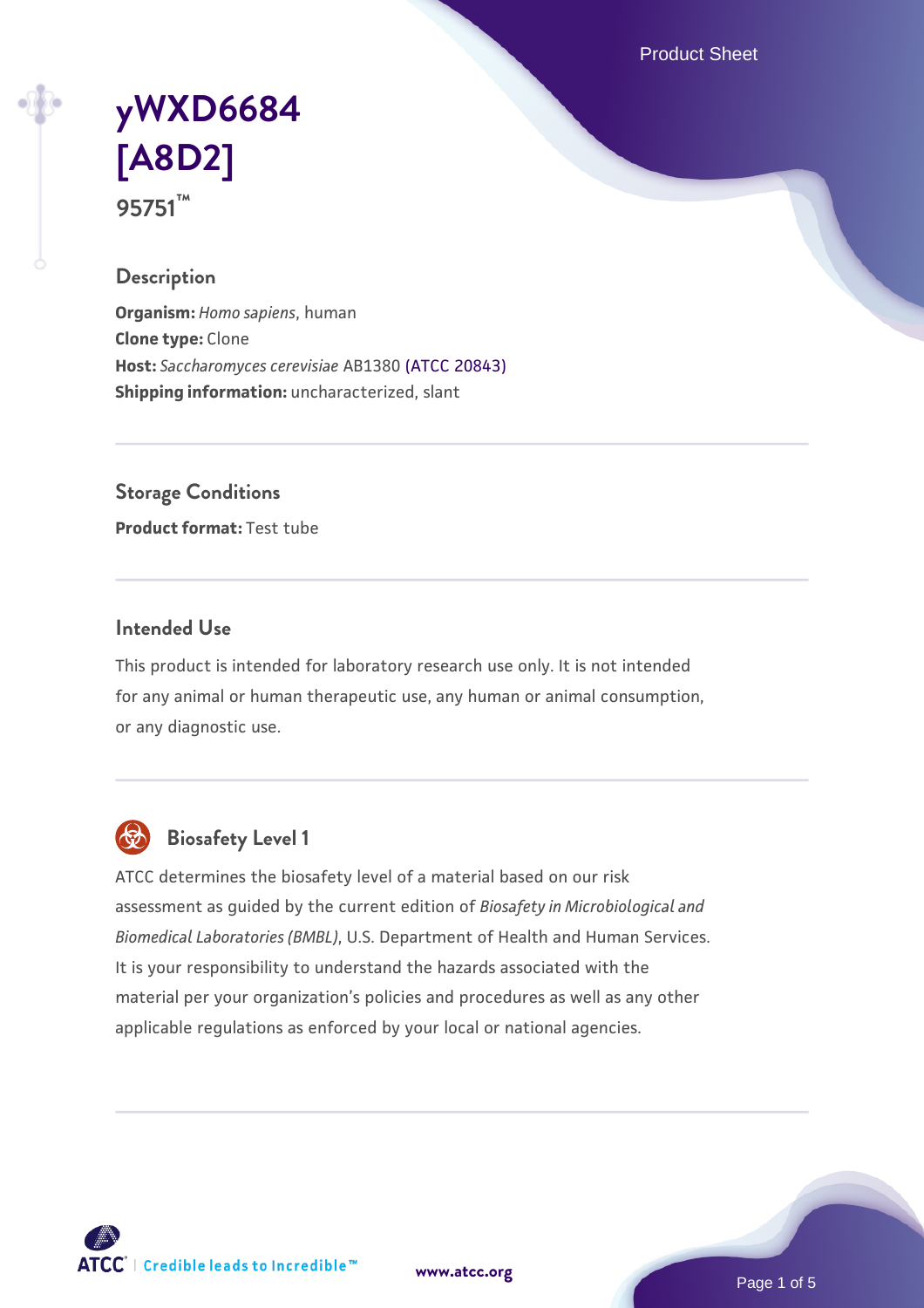# **Certificate of Analysis**

For batch-specific test results, refer to the applicable certificate of analysis that can be found at www.atcc.org.

#### **Insert Information**

**Type of DNA:** genomic **Genome:** Homo sapiens **Chromosome:** X **Gene name:** DNA Segment **Gene product:** DNA Segment **Contains complete coding sequence:** Unknown

#### **Vector Information**

**Type of vector:** YAC **Markers:** SUP4; URA3; TRP1

## **Growth Conditions**

**Medium:**  [ATCC Medium 1245: YEPD](https://www.atcc.org/-/media/product-assets/documents/microbial-media-formulations/1/2/4/5/atcc-medium-1245.pdf?rev=705ca55d1b6f490a808a965d5c072196) **Temperature:** 30°C

# **Notes**

More information may be available from ATCC (http://www.atcc.org or 703- 365-2620).

# **Material Citation**

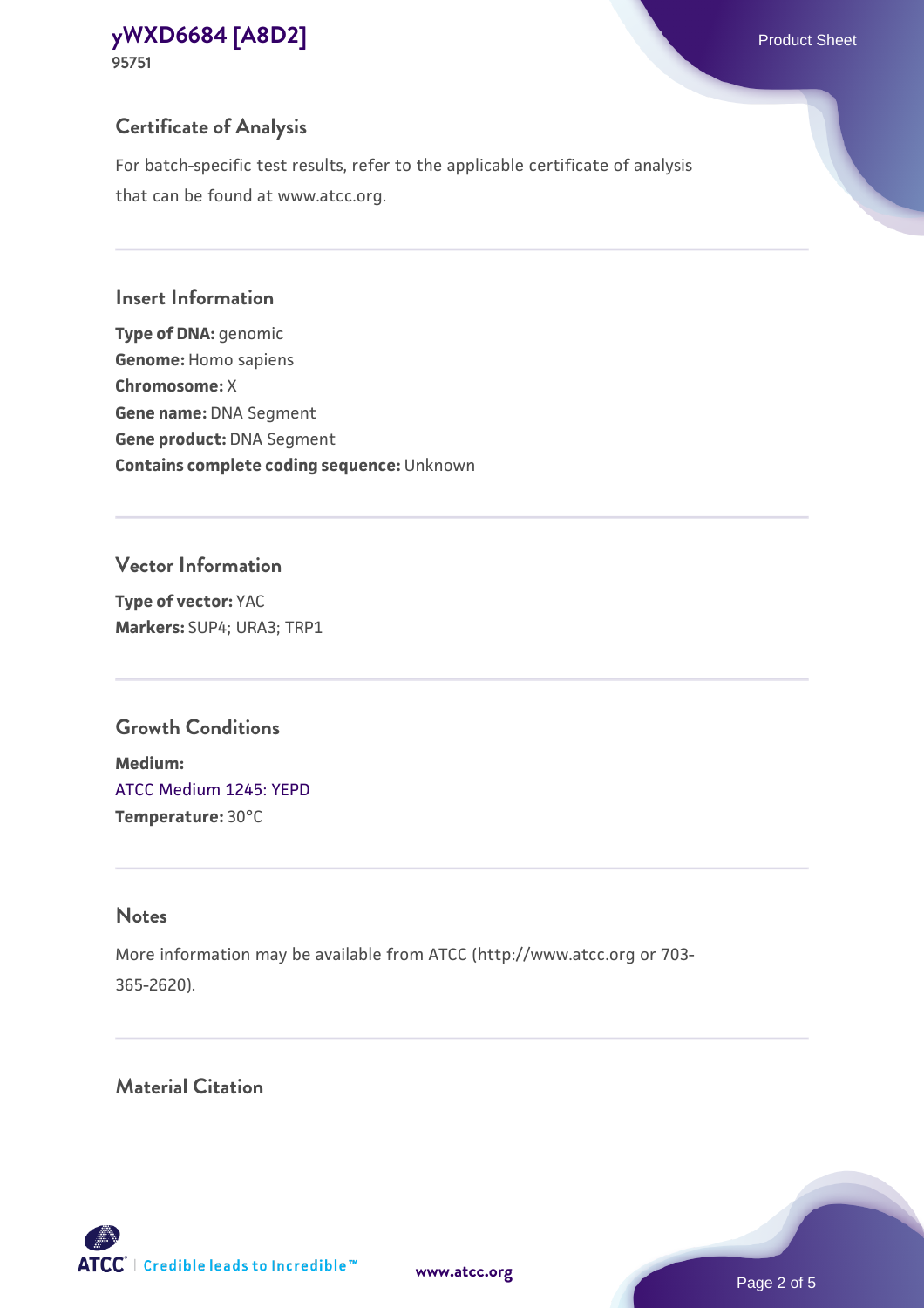If use of this material results in a scientific publication, please cite the material in the following manner: yWXD6684 [A8D2] (ATCC 95751)

#### **References**

References and other information relating to this material are available at www.atcc.org.

## **Warranty**

The product is provided 'AS IS' and the viability of  $ATCC<sup>®</sup>$  products is warranted for 30 days from the date of shipment, provided that the customer has stored and handled the product according to the information included on the product information sheet, website, and Certificate of Analysis. For living cultures, ATCC lists the media formulation and reagents that have been found to be effective for the product. While other unspecified media and reagents may also produce satisfactory results, a change in the ATCC and/or depositor-recommended protocols may affect the recovery, growth, and/or function of the product. If an alternative medium formulation or reagent is used, the ATCC warranty for viability is no longer valid. Except as expressly set forth herein, no other warranties of any kind are provided, express or implied, including, but not limited to, any implied warranties of merchantability, fitness for a particular purpose, manufacture according to cGMP standards, typicality, safety, accuracy, and/or noninfringement.

#### **Disclaimers**

This product is intended for laboratory research use only. It is not intended for any animal or human therapeutic use, any human or animal consumption,





Page 3 of 5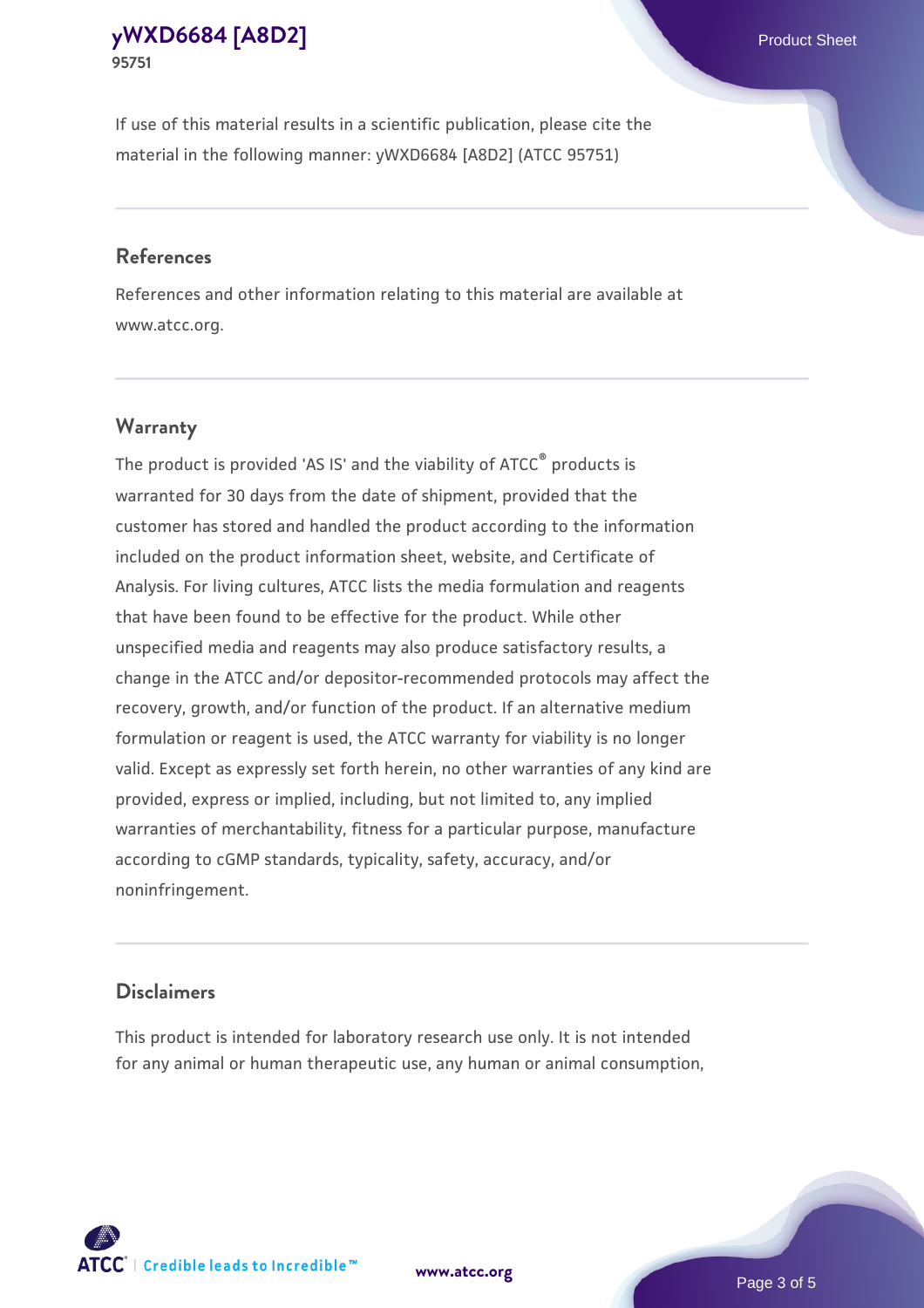or any diagnostic use. Any proposed commercial use is prohibited without a license from ATCC.

While ATCC uses reasonable efforts to include accurate and up-to-date information on this product sheet, ATCC makes no warranties or representations as to its accuracy. Citations from scientific literature and patents are provided for informational purposes only. ATCC does not warrant that such information has been confirmed to be accurate or complete and the customer bears the sole responsibility of confirming the accuracy and completeness of any such information.

This product is sent on the condition that the customer is responsible for and assumes all risk and responsibility in connection with the receipt, handling, storage, disposal, and use of the ATCC product including without limitation taking all appropriate safety and handling precautions to minimize health or environmental risk. As a condition of receiving the material, the customer agrees that any activity undertaken with the ATCC product and any progeny or modifications will be conducted in compliance with all applicable laws, regulations, and guidelines. This product is provided 'AS IS' with no representations or warranties whatsoever except as expressly set forth herein and in no event shall ATCC, its parents, subsidiaries, directors, officers, agents, employees, assigns, successors, and affiliates be liable for indirect, special, incidental, or consequential damages of any kind in connection with or arising out of the customer's use of the product. While reasonable effort is made to ensure authenticity and reliability of materials on deposit, ATCC is not liable for damages arising from the misidentification or misrepresentation of such materials.

Please see the material transfer agreement (MTA) for further details regarding the use of this product. The MTA is available at www.atcc.org.

## **Copyright and Trademark Information**

© ATCC 2021. All rights reserved.

ATCC is a registered trademark of the American Type Culture Collection.



**[www.atcc.org](http://www.atcc.org)**

Page 4 of 5